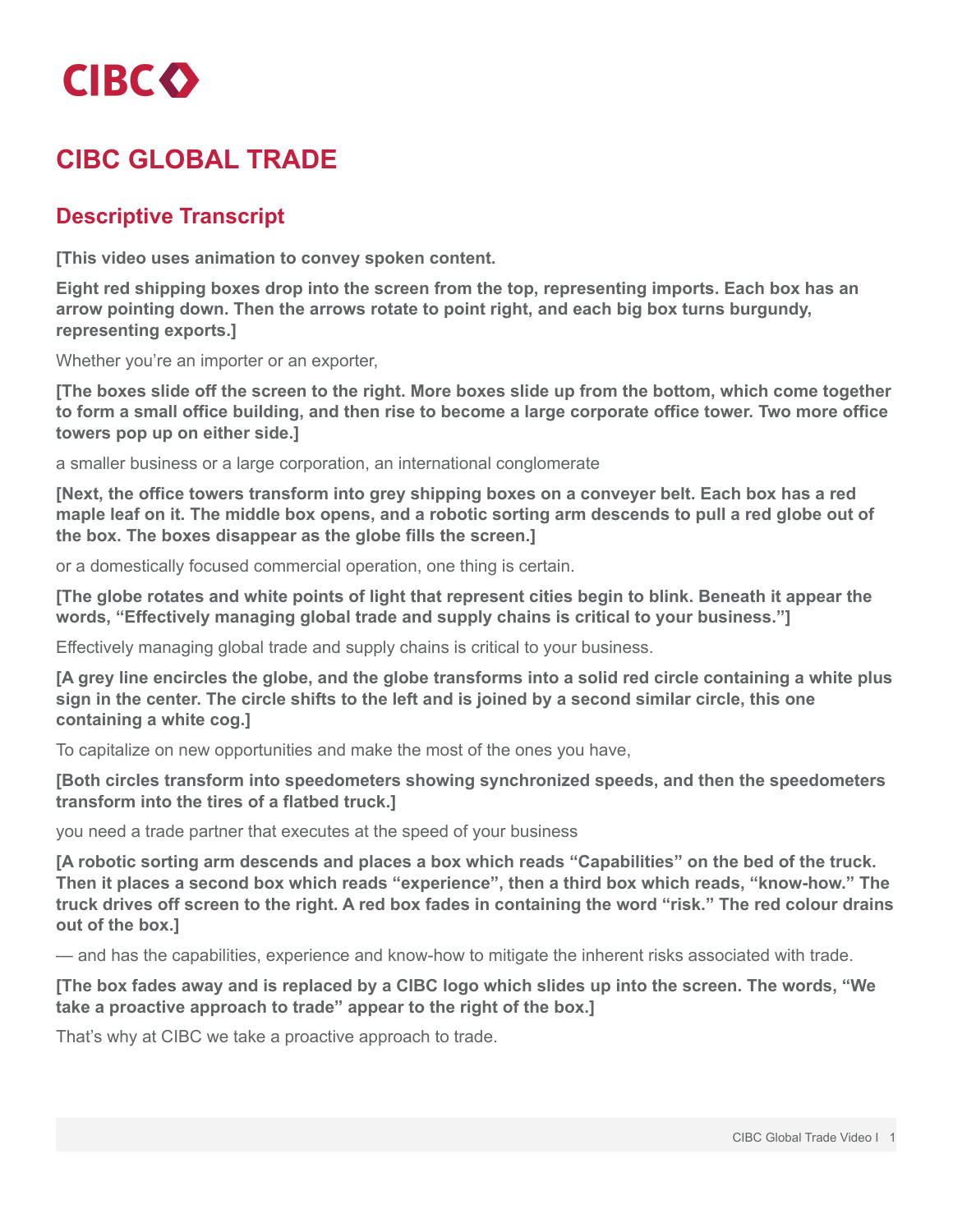[The logo and text slide up and off the screen. One by one, three white circles slide in from the bottom in a horizontal line. A red star appears in each. Below appears the text, "an organization committed to **delivering an exceptional client experience."]**

Supported by the combined strength of an organization committed to delivering an exceptional client experience,

**[The text fades. The star in the middle circle transforms into a three-headed arrow, with each point indicating a different direction. Beneath it appears the word, "flexible." Then the star on the left becomes a shield, and beneath it appears the word, "reliable." Finally, the star on the right transforms into three suspended balls like a Newton's Pendulum, and they click back and forth. Beneath them appears the word, "responsive."]**

our business-oriented solutions are flexible, reliable and responsive.

[The text fades away. Each circle transforms into a solid red circle containing a white cog, and two more of the same appear. A map of Canada fades in behind the circles, which form a horizontal row **spanning the map. The words, "an extensive correspondent network" appear below.]**

With regional processing across the country,

[The cogs disappear, the map fades out, and a grey line appears, connecting the circles in a line.]

an extensive correspondent network,

[Next, the grey line disappears, and a red wedge appears under each circle, so it now looks like five **simple human figures. Then the figures merge, the body fades, and the single head transforms into a compass. Four vectorized flags appear on the left and four on the right, each representing a different nation.]**

and a team of experienced trade specialists ready to help you navigate geopolitical challenges with confidence,

[The compass transforms into a target, and an arrow flies in from off-screen to hit the bullseye. The target fades, and the flags merge to become solid red bars, which then multiply to become railway ties on a track, that runs from the top to the bottom of the screen. The screen pans up past the end of the **track, and the words appear, "Take your business further, faster."]**

we'll help you strategize and integrate solid global trade practices that will help you build mutually beneficial relationships and take your business further, faster.

[The text and train tracks disappear but one railway tie transforms into a conveyer belt. Six grey boxes **drop gently onto the belt while the words "comprehensive suite of solutions" appear below the image. Then the text is replaced with the words, "customized to your needs." The conveyer belt fades out.]**

Our comprehensive suite of solutions are customized to your needs, and go far beyond facilitating trade, to help you:

[The first box turns red and opens, and an icon of coins emerges from it. The words "improve working **capital" appear below it.]**

Improve working capital

[The first box closes and turns grey, while the second box turns red and opens, and an icon of a signed **contract emerges. Below it appear the words, "Negotiate better terms."]**

Negotiate better terms with your suppliers

[The second box closes and turns grey, while the third box turns red and opens, and a caution symbol **emerges. Below it appear the words, "reduce risks."]**